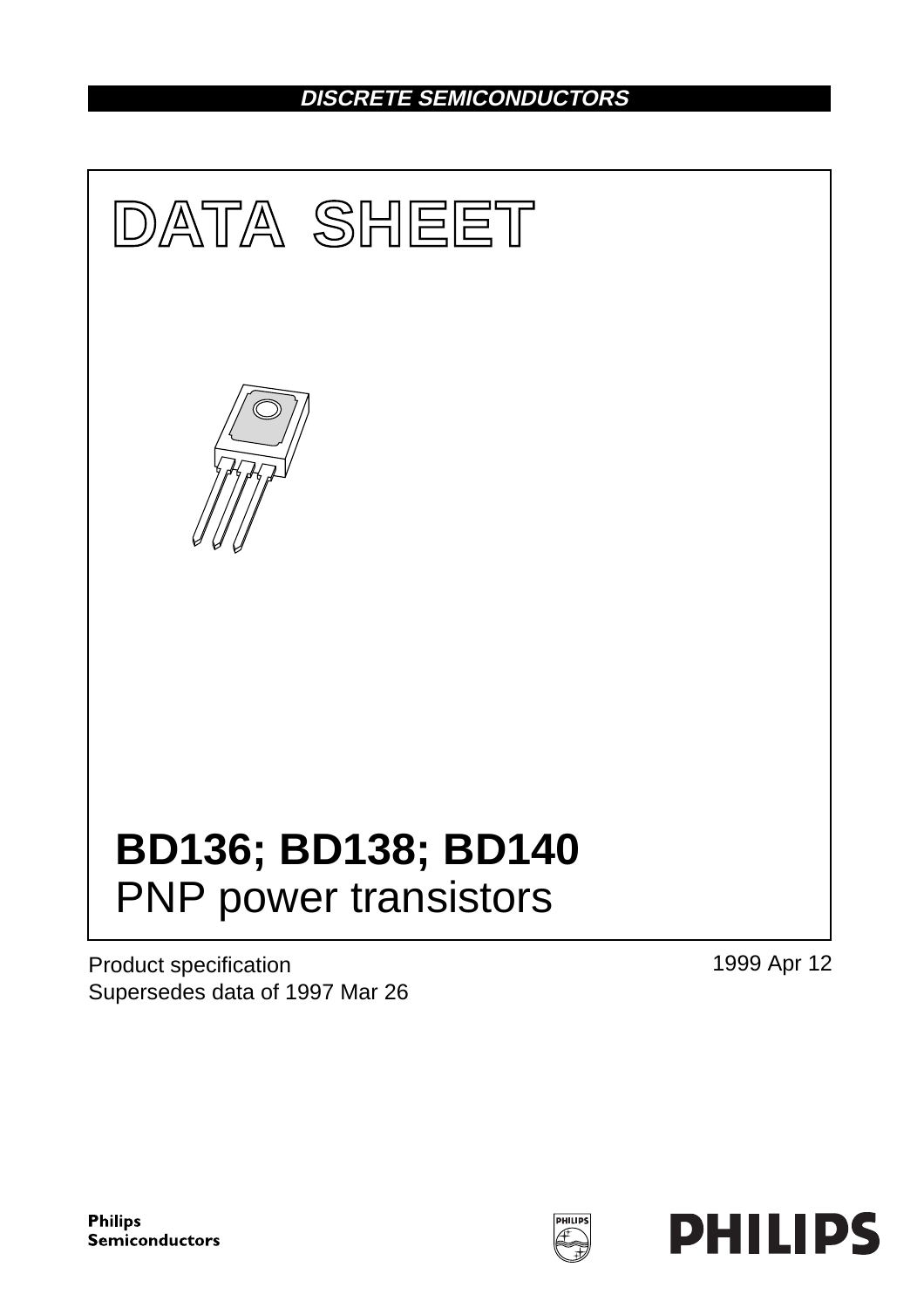## **FEATURES**

- High current (max. 1.5 A)
- Low voltage (max. 80 V).

### **APPLICATIONS**

• General purpose power applications, e.g. driver stages in hi-fi amplifiers and television circuits.

### **DESCRIPTION**

PNP power transistor in a TO-126; SOT32 plastic package. NPN complements: BD135, BD137 and BD139.

## **PINNING**

| <b>PIN</b> | <b>DESCRIPTION</b>                                        |
|------------|-----------------------------------------------------------|
|            | emitter                                                   |
|            | collector, connected to metal part of<br>mounting surface |
|            | base                                                      |



### **LIMITING VALUES**

In accordance with the Absolute Maximum Rating System (IEC 134).

| <b>SYMBOL</b>    | <b>PARAMETER</b>              | <b>CONDITIONS</b>   | MIN.  | MAX.   | <b>UNIT</b>       |
|------------------|-------------------------------|---------------------|-------|--------|-------------------|
| V <sub>CBO</sub> | collector-base voltage        | open emitter        |       |        |                   |
|                  | <b>BD136</b>                  |                     |       | $-45$  | ٧                 |
|                  | <b>BD138</b>                  |                     |       | $-60$  | ٧                 |
|                  | <b>BD140</b>                  |                     |       | $-100$ | ٧                 |
| V <sub>CEO</sub> | collector-emitter voltage     | open base           |       |        |                   |
|                  | <b>BD136</b>                  |                     |       | $-45$  | ٧                 |
|                  | <b>BD138</b>                  |                     |       | $-60$  | V                 |
|                  | <b>BD140</b>                  |                     |       | $-80$  | ٧                 |
| V <sub>EBO</sub> | emitter-base voltage          | open collector      |       | $-5$   | V                 |
| $I_{\rm C}$      | collector current (DC)        |                     |       | $-1.5$ | A                 |
| $I_{CM}$         | peak collector current        |                     | —     | $-2$   | A                 |
| $I_{BM}$         | peak base current             |                     |       | $-1$   | A                 |
| $P_{\text{tot}}$ | total power dissipation       | $T_{mb} \leq 70$ °C |       | 8      | W                 |
| $T_{\text{stg}}$ | storage temperature           |                     | $-65$ | +150   | $^\circ \text{C}$ |
| $T_j$            | junction temperature          |                     |       | 150    | $^\circ \text{C}$ |
| $T_{amb}$        | operating ambient temperature |                     | -65   | $+150$ | $^\circ \text{C}$ |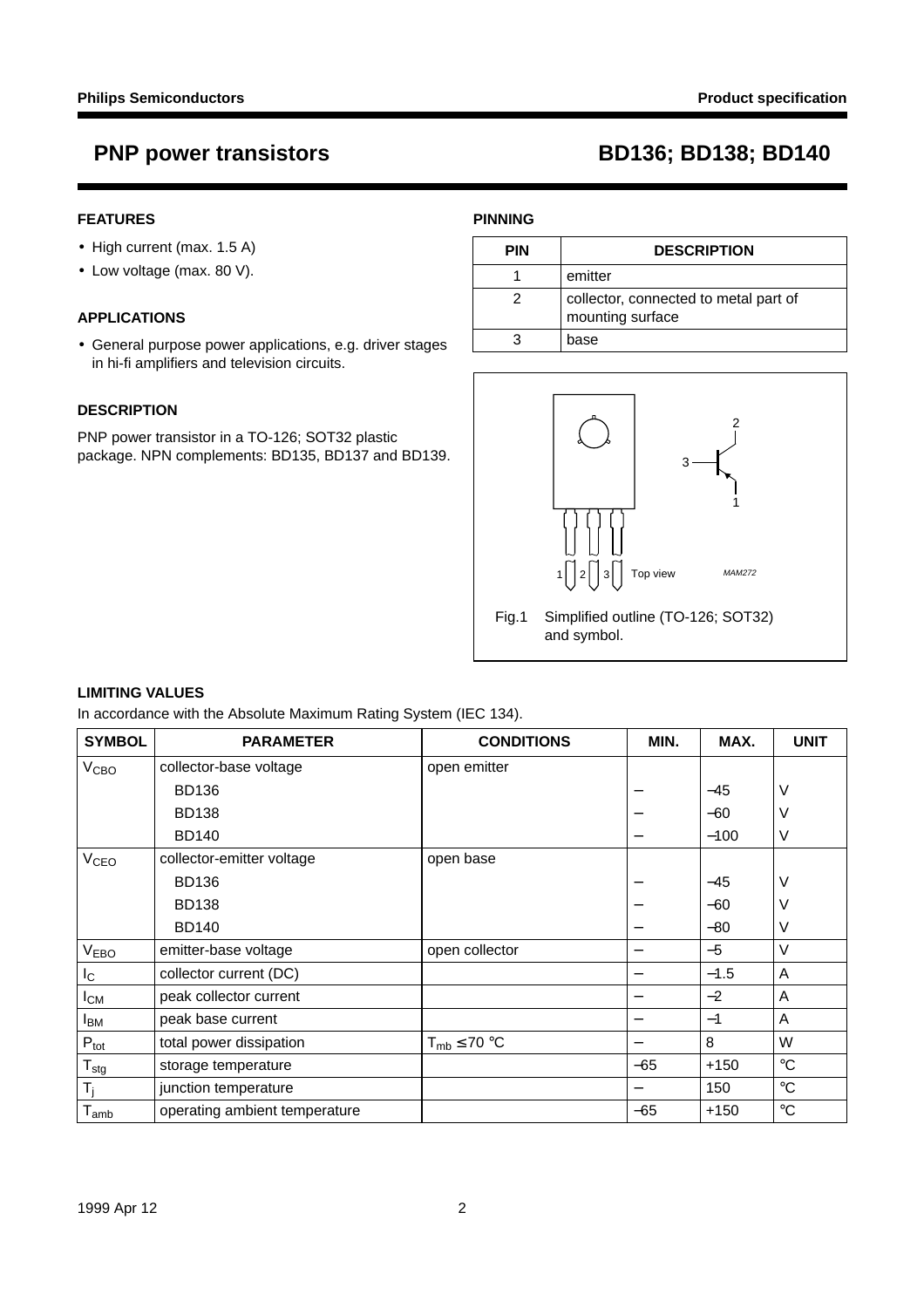## **THERMAL CHARACTERISTICS**

| <b>SYMBOL</b>  | <b>PARAMETER</b>                                  | <b>CONDITIONS</b> | <b>VALUE</b> | UNIT |
|----------------|---------------------------------------------------|-------------------|--------------|------|
| $R_{th\,j-a}$  | thermal resistance from junction to ambient       | note 1            | 100          | K/W  |
| $R_{th\ j-mb}$ | thermal resistance from junction to mounting base |                   | 10           | K/W  |

## **Note**

1. Refer to TO-126 (SOT32) standard mounting conditions.

### **CHARACTERISTICS**

 $T_i = 25$  °C unless otherwise specified.

| <b>SYMBOL</b>          | <b>PARAMETER</b>                                    | <b>CONDITIONS</b>                            | MIN.                     | TYP.                     | MAX.                     | <b>UNIT</b> |
|------------------------|-----------------------------------------------------|----------------------------------------------|--------------------------|--------------------------|--------------------------|-------------|
| I <sub>CBO</sub>       | collector cut-off current                           | $I_E = 0$ ; $V_{CB} = -30$ V                 | —                        |                          | $-100$                   | nA          |
|                        |                                                     | $I_E = 0$ ; $V_{CB} = -30$ V; $T_i = 125$ °C | $\overline{\phantom{0}}$ |                          | $-10$                    | μA          |
| <b>IEBO</b>            | emitter cut-off current                             | $I_C = 0$ ; $V_{EB} = -5$ V                  | $\overline{\phantom{m}}$ |                          | $-100$                   | nA          |
| $h_{FE}$               | DC current gain                                     | $V_{CE} = -2 V$ ; (see Fig.2)                |                          |                          |                          |             |
|                        |                                                     | $I_C = -5$ mA                                | 40                       |                          |                          |             |
|                        |                                                     | $I_C = -150$ mA                              | 63                       |                          | 250                      |             |
|                        |                                                     | $I_C = -500$ mA                              | 25                       | $\overline{\phantom{0}}$ |                          |             |
|                        | DC current gain                                     | $I_C = -150$ mA; $V_{CF} = -2$ V;            |                          |                          |                          |             |
|                        | BD136-10; BD138-10; BD140-10                        | (see Fig.2)                                  | 63                       |                          | 160                      |             |
|                        | BD136-16; BD138-16; BD140-16                        |                                              | 100                      | $\overline{\phantom{0}}$ | 250                      |             |
| V <sub>CEsat</sub>     | collector-emitter saturation voltage                | $I_C = -500$ mA; $I_B = -50$ mA              | $\overline{\phantom{0}}$ |                          | $-0.5$                   | $\vee$      |
| $V_{BE}$               | base-emitter voltage                                | $I_C = -500$ mA; $V_{CE} = -2$ V             | —                        |                          | $-1$                     | $\vee$      |
| $f_T$                  | transition frequency                                | $I_C = -50$ mA; $V_{CF} = -5$ V;             | $\overline{\phantom{0}}$ | 160                      | $\overline{\phantom{0}}$ | MHz         |
|                        |                                                     | $f = 100$ MHz                                |                          |                          |                          |             |
| $h_{FE1}$<br>$h_{FE2}$ | DC current gain ratio of the<br>complementary pairs | $ I_C $ = 150 mA; $ V_{CF} $ = 2 V           |                          | 1.3                      | 1.6                      |             |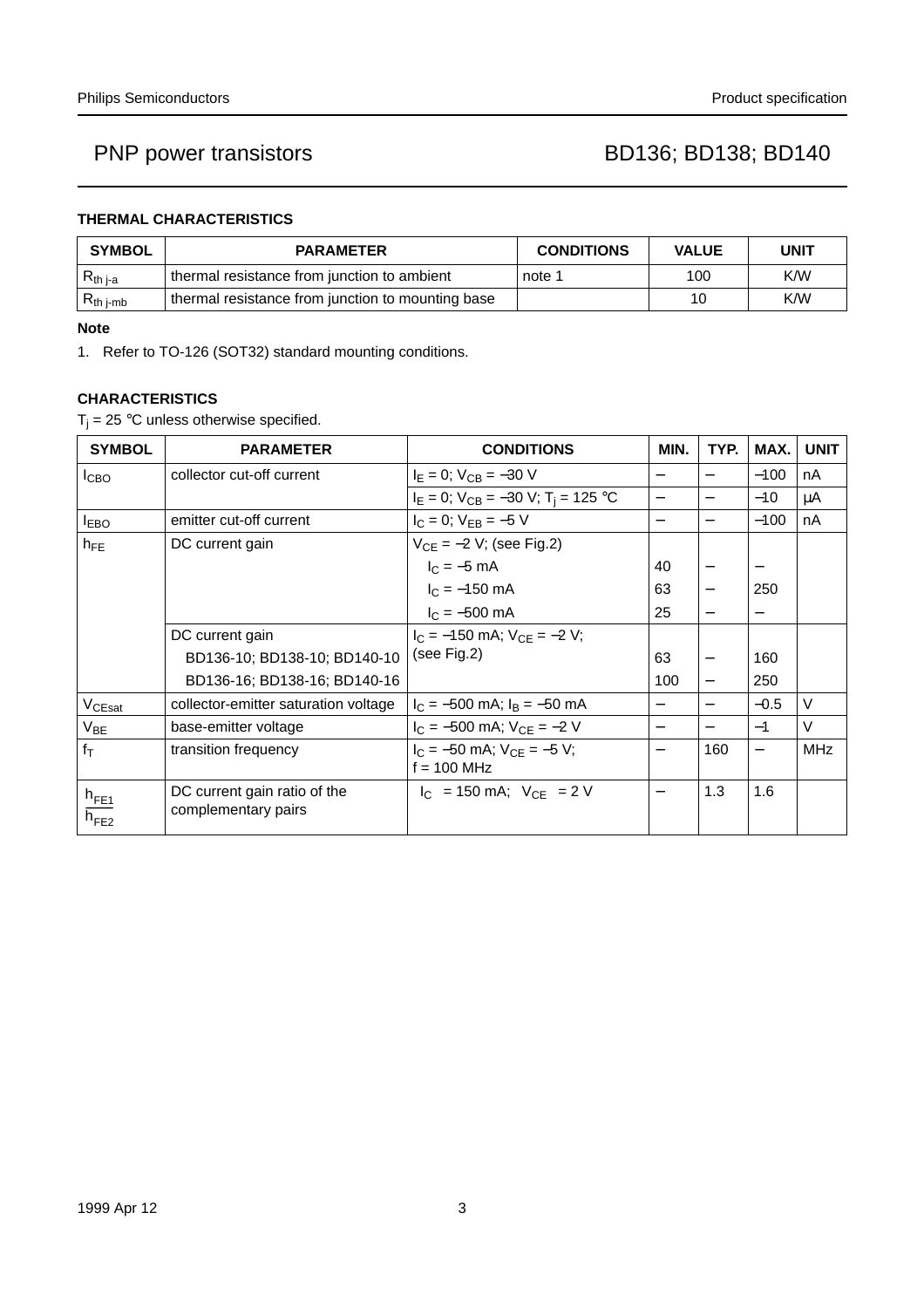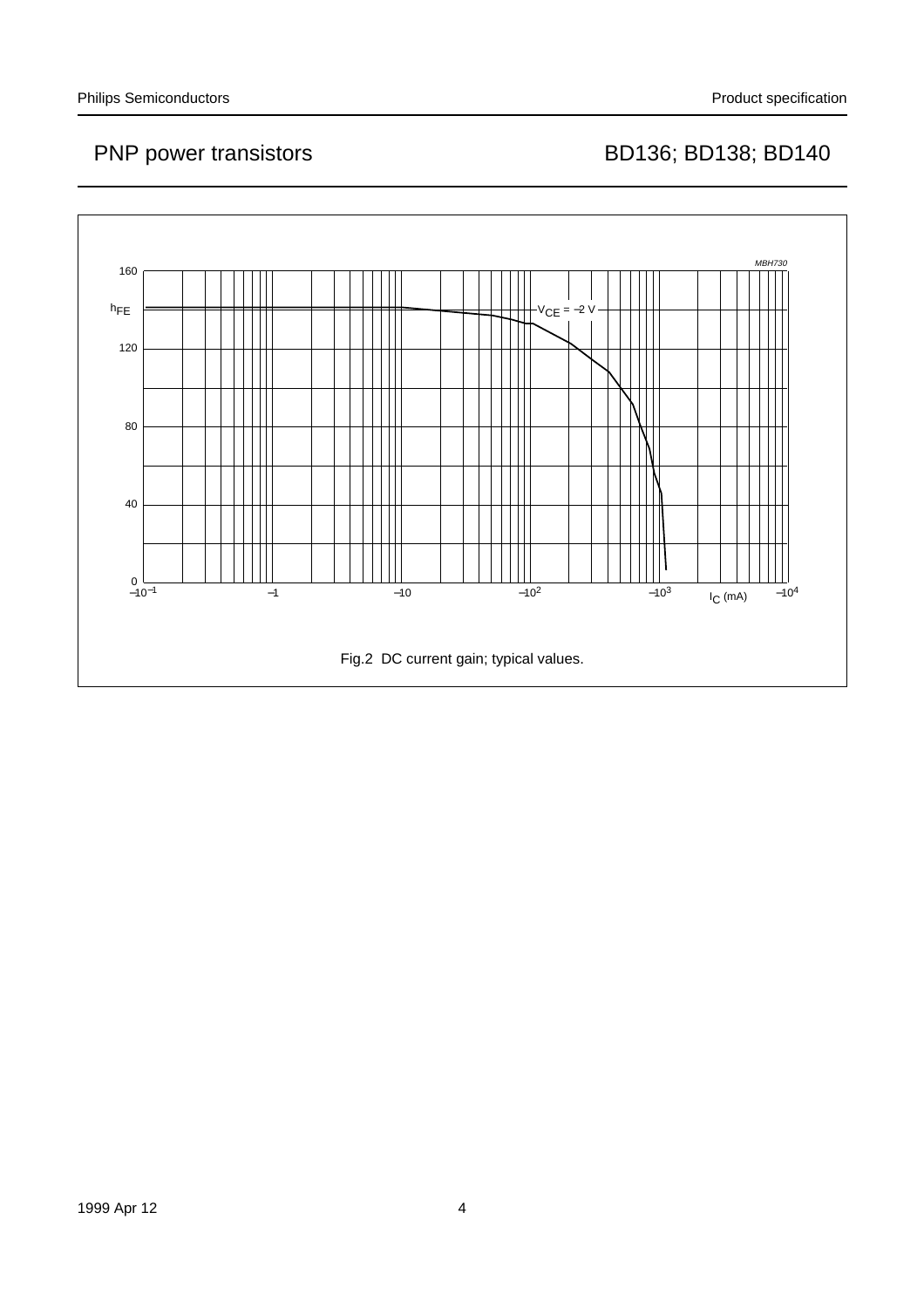### **PACKAGE OUTLINE**

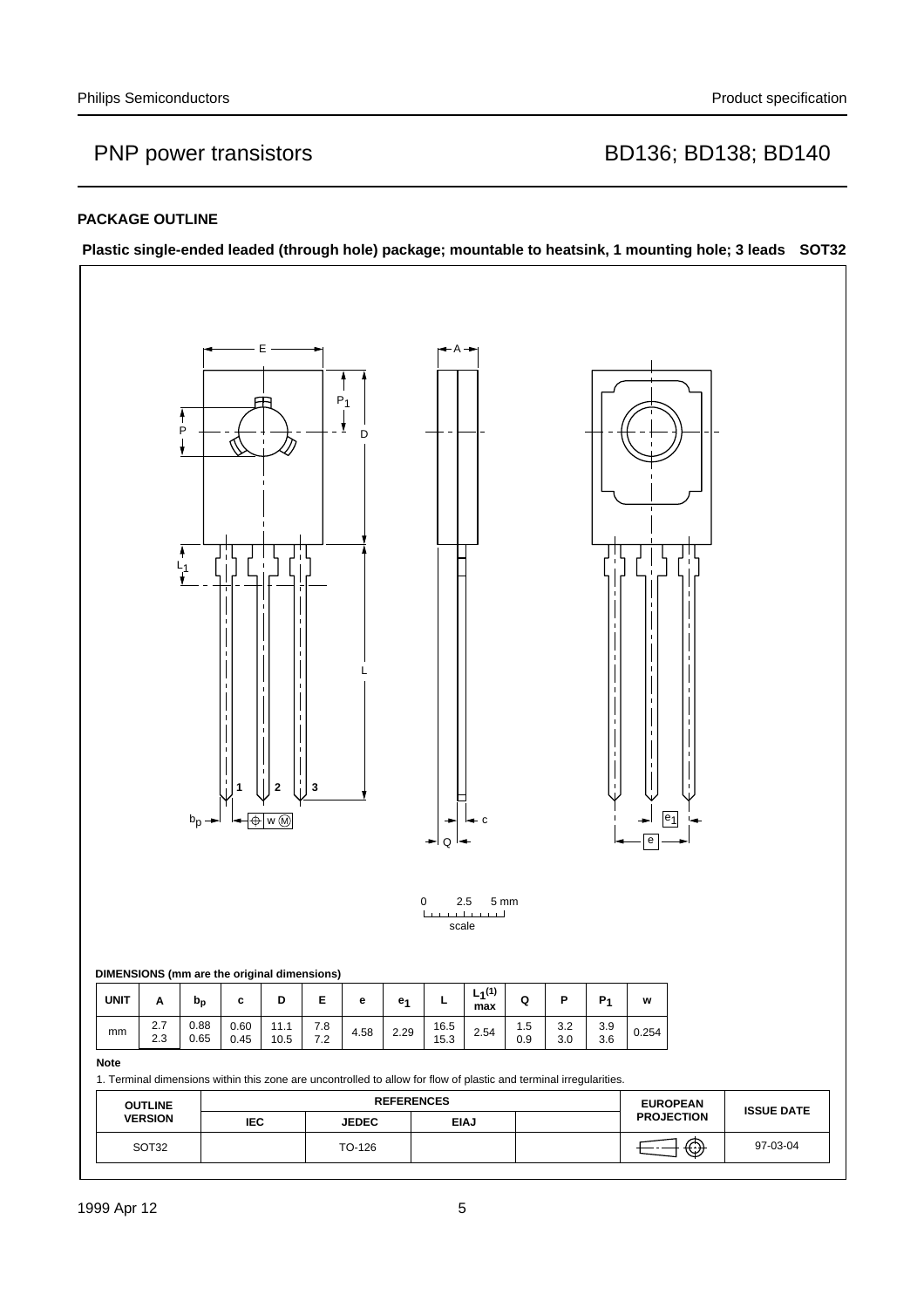### **DEFINITIONS**

| <b>Data Sheet Status</b>                                                                                                                                                                                                                                                                                                                                                                                                                                           |                                                                                       |  |  |
|--------------------------------------------------------------------------------------------------------------------------------------------------------------------------------------------------------------------------------------------------------------------------------------------------------------------------------------------------------------------------------------------------------------------------------------------------------------------|---------------------------------------------------------------------------------------|--|--|
| Objective specification                                                                                                                                                                                                                                                                                                                                                                                                                                            | This data sheet contains target or goal specifications for product development.       |  |  |
| Preliminary specification                                                                                                                                                                                                                                                                                                                                                                                                                                          | This data sheet contains preliminary data; supplementary data may be published later. |  |  |
| Product specification                                                                                                                                                                                                                                                                                                                                                                                                                                              | This data sheet contains final product specifications.                                |  |  |
| <b>Limiting values</b>                                                                                                                                                                                                                                                                                                                                                                                                                                             |                                                                                       |  |  |
| Limiting values given are in accordance with the Absolute Maximum Rating System (IEC 134). Stress above one or<br>more of the limiting values may cause permanent damage to the device. These are stress ratings only and operation<br>of the device at these or at any other conditions above those given in the Characteristics sections of the specification<br>is not implied. Exposure to limiting values for extended periods may affect device reliability. |                                                                                       |  |  |

## **Application information**

Where application information is given, it is advisory and does not form part of the specification.

### **LIFE SUPPORT APPLICATIONS**

These products are not designed for use in life support appliances, devices, or systems where malfunction of these products can reasonably be expected to result in personal injury. Philips customers using or selling these products for use in such applications do so at their own risk and agree to fully indemnify Philips for any damages resulting from such improper use or sale.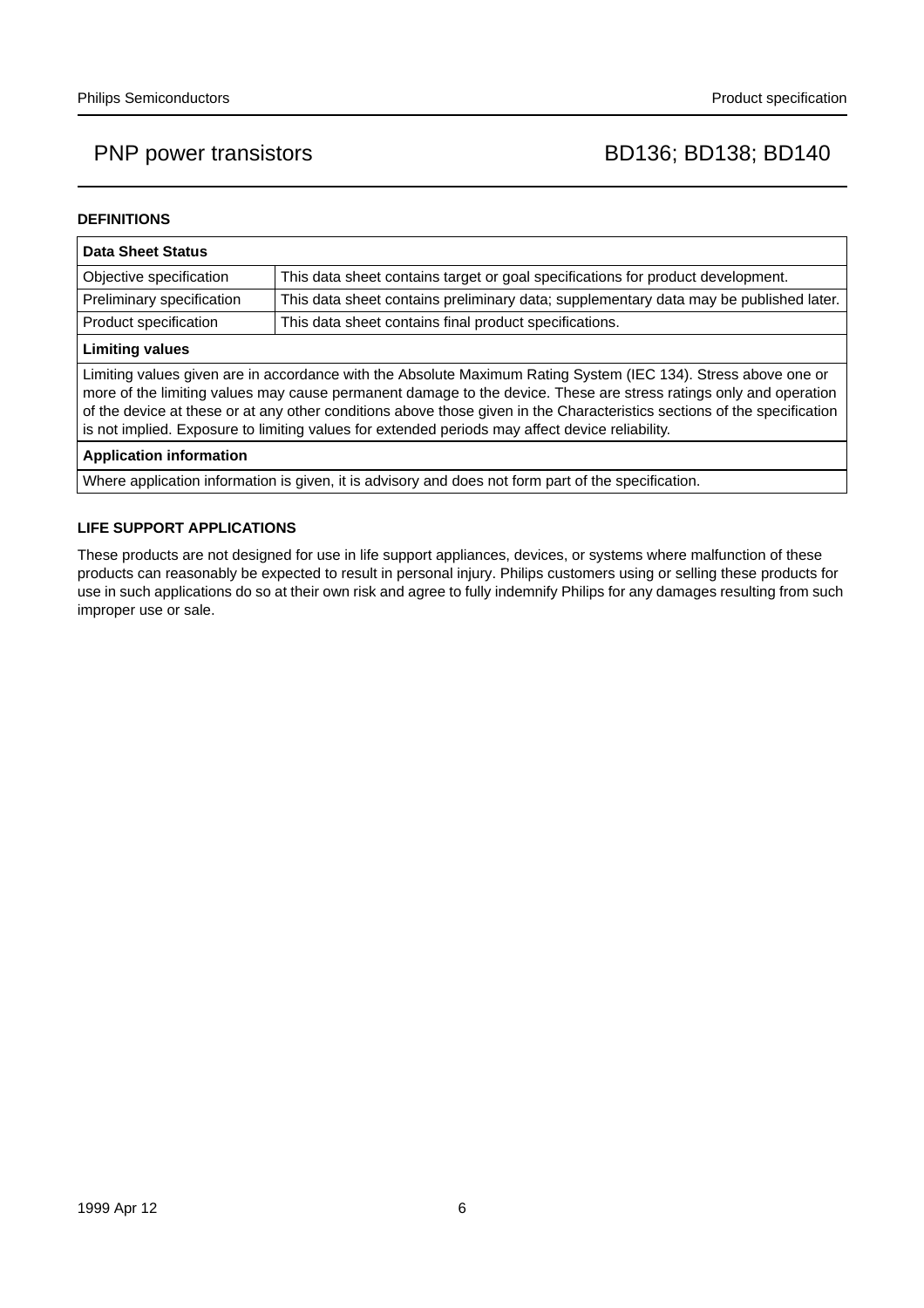**NOTES**